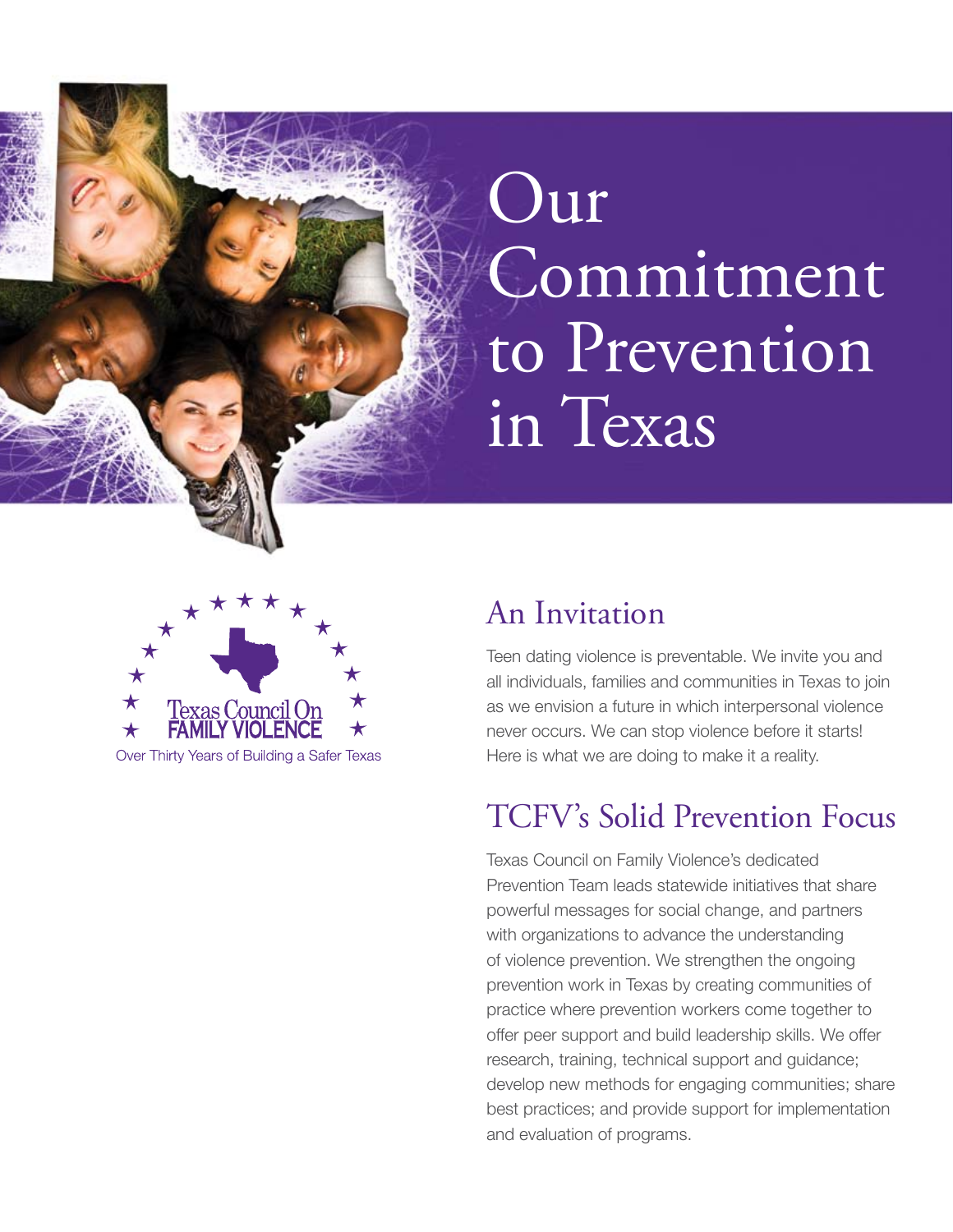# Why Prevention is Essential

Prevention efforts pay off in the short run *and* the long run. A community that invests in prevention has healthier people, families and communities—and simply less violence to address with valuable public resources. Our goal is to educate and empower more prevention voices in our state, and to create a Texas that is saturated with positive messages about relationships based on mutual dignity and respect.

TCFV starts from the understanding that preventing family violence requires a community-centered approach. With enough support, every community can solidify its commitment to safe relationships, and examine the social and cultural norms which allow partner violence to take place. It can then determine the pathways to change those norms, and give those who are managing the effects of violence a base for recovery.

Meaningful and long-lasting prevention work takes an investment of time and resources. We leverage communities of influence, such as athletic coaches, health care providers, faith leaders and young people themselves to be catalysts of change over time.

Whether a community is just beginning prevention efforts, or has a flourishing program in place already, TCFV's Prevention Team is here to support its effort to prevent violence before it starts. These are some of the initiatives we are working on at TCFV:

# Project Connect | Texas

*Project Connect* is a national initiative that seeks new ways to identify, respond to and prevent domestic and sexual violence, and promote an improved public response to abuse. *Project Connect | Texas* is a collaboration of the Texas Council on Family Violence and state and private organizations across Texas, including the Texas Department of State



Health Services, Texas Health and Human Services Commission, Texas Association Against Sexual Assault, Office of the Attorney General, University of Texas and the Texas Healthy Start Alliance.

Public health systems and health care providers are natural allies to the domestic violence movement. Their understanding of violence as a health issue gives providers a unique opportunity for early detection and prevention. Providers that see young patients in particular are positioned well to reinforce messages about healthy relationships and help them make connections between their relationships and their health.

#### **Working with Health Care Providers**

For many teens and young adults, health care providers are seen as a neutral and acceptable source of information, guidance and resources. We help providers make the connection between violence and health for their patients, empowering young people to make healthy decisions about relationships.

*Project Connect | Texas* provides trainings across the state addressing an array of topics, including reproductive coercion, birth control sabotage, the impact of violence on women's health, best practices for screening and responding to violence in the healthcare setting, and harm-reduction strategies. These trainings also provide important information and opportunities for providers to practice the skill of talking to young people about relationships in the context of ordinary clinical visits.

#### **Working with Family Violence Programs**

Too many victims of family violence use emergency services to meet their health care needs. *Project Connect* also aims to work with programs to help victims establish medical homes and access ongoing health services. To this end, *Project Connect | Texas* has worked with domestic violence programs around the state to develop onsite health services for women and children accessing shelter or non-residential services. We are committed to increasing the capacity of domestic violence advocates to understand the intersections between violence and health, so that they may better facilitate partnerships with health systems.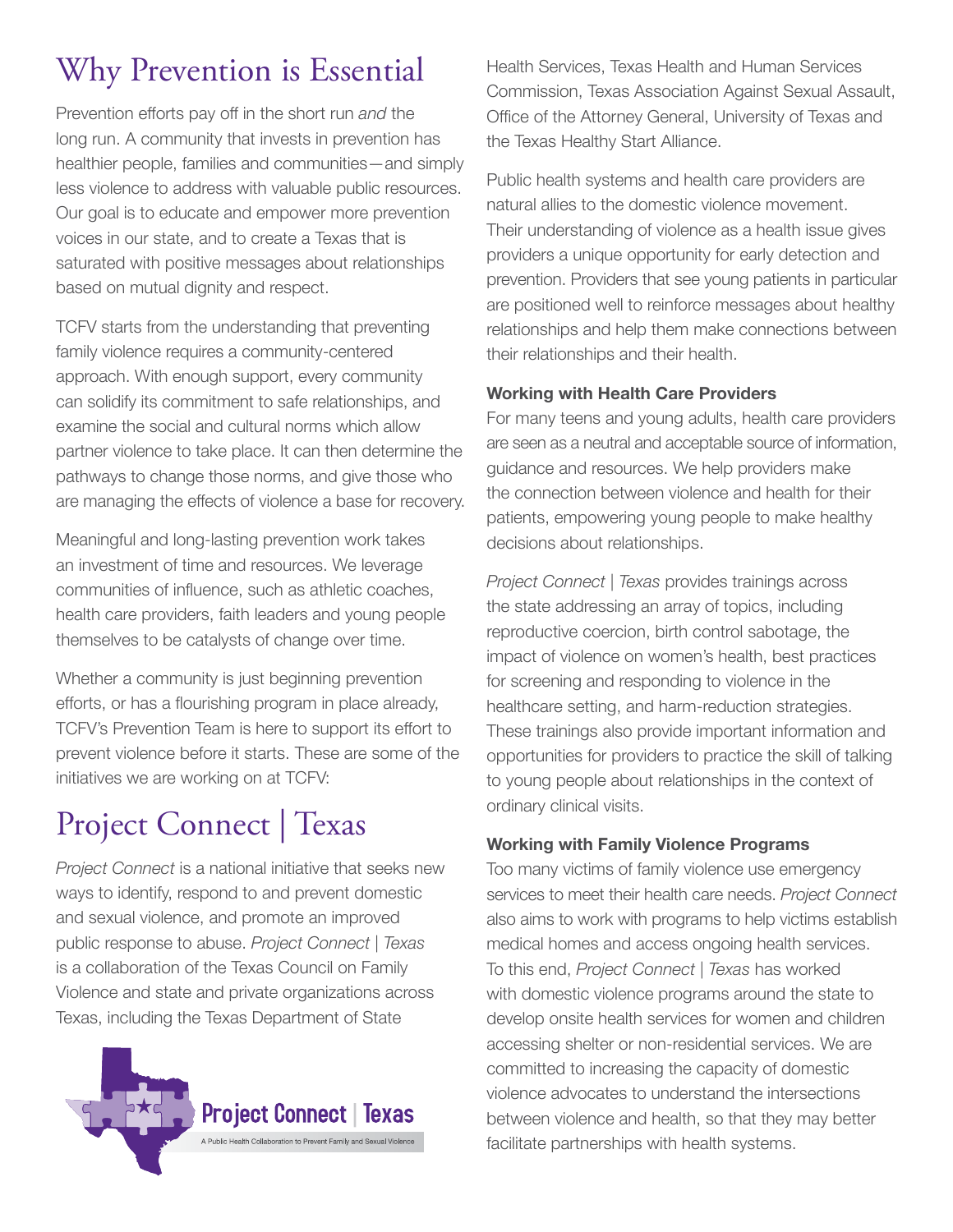*Project Connect | Texas* has continued to open doors to new partnerships and collaborations with organizations across the state. Exciting programs in Texas are making considerable headway in the field of women's health and violence prevention, and *Project Connect* has discovered organizations and individuals working for change across all levels.

# Coaching Boys Into Men



Coaching Boys Into prevention curriculum developed by Futures Without Violence. CBIM is

a coaches leadership initiative that works with coaches to talk to athletes about honor and respect toward the women and girls in their lives. Why this approach? Coaches work with athletes to improve their athletic skills and support their social and emotional growth to become responsible well-meaning men. They have long been regarded as mentors and have an ability to inspire, challenge and shape the lives of young athletes.

The CBIM Coaches Leadership Program builds upon character-developing philosophies that many coaches already implement. The curriculum equips coaches with the tools necessary to talk to their athletes about self respect and, more importantly, having respect for women and girls. It provides coaches with messages for athletes about integrity and non-violence.

Coaches are the key in this strategy: they can effectively deliver the message that violence does not have a place in healthy relationships. Coaches can leverage their unique connection with young athletes to shape their knowledge, attitudes, beliefs and behaviors on elements of healthy relationships versus dating violence. Coaches also are uniquely positioned to hold athletes accountable for their behaviors on and off the field. As an even broader reach, athletes are peer leaders and change agents within school settings and carry tremendous power to shift school culture. This program is gaining national popularity and is currently undergoing formal evaluation.



Coach Peach and the Arlington High School Football Team

TCFV has piloted CBIM in the greater Dallas / Fort Worth area and recently partnered with the Texas High School Coaches Association for further implementation.

The project encompasses these steps:

- Kickoff! Launch a coaches' training session
- Xs and Os Implementation
- Score! Evaluation for change in knowledge, attitude and behavior of athletes and coaches

# Engaging Youth



Engaging youth in prevention allows for deep-seated community transformation. When youth recognize and choose healthy romantic relationships, they

challenge generational cycles and prepare the ground for a world without violence. We are excited to be launching a new focus on Youth Engagement. TCFV is currently researching the very best prevention programs for youth on the international, national and local levels. Our vision is that young people across Texas will be empowered to choose healthy relationships, create gender equity and act with safety and confidence when confronting the warning signs of abuse. We have an array of evidence-based resources and guidance already available for member programs who are working on engaging youth to prevent dating violence, and we are ready to help activate youth as peer leaders.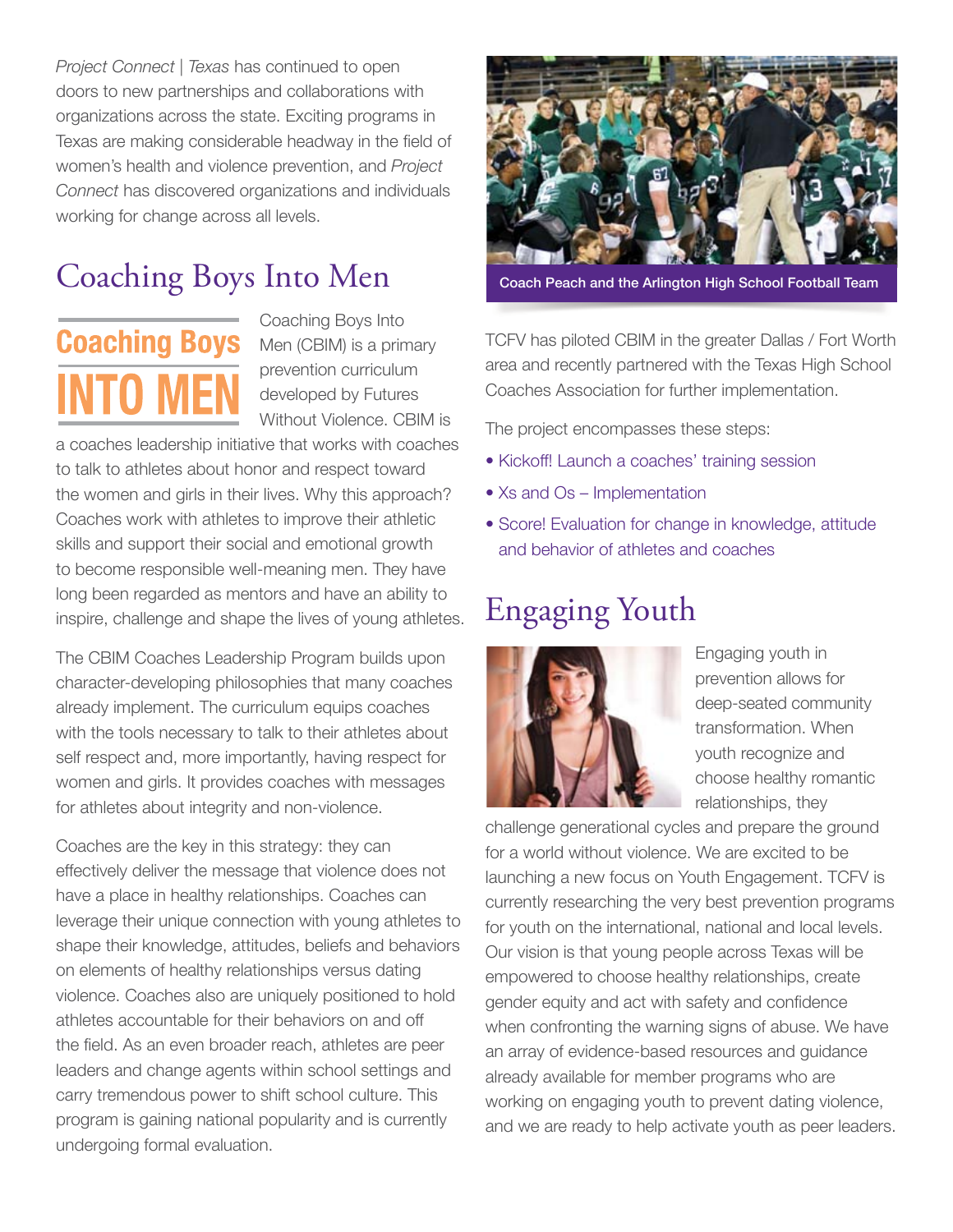# Engaging Faith Communities



Faith leaders touch the lives of thousands in Texas, and hold a place of honor

in communities, making them good instruments for change. The Prevention Team developed a skills building curriculum designed to support prevention and community education staff who are working to engage faith leaders as partners in prevention. The dynamic and interactive training involves a panel of local faith leaders and builds on the history of cooperation with faith communities that programs have established

as they support families rebuilding their lives. Programs interested in the training should contact the Prevention team. Additionally, TCFV will convene a Communities of Faith Work Group to chart a course for our work with faith communities statewide. The goal is

to support religious leaders as they promote religious teachings that uphold healthy relationships and clarify those teachings that can be misused to justify abuse.

### Go Purple

What do we mean when we say, "Go Purple"? Take a look at our Honoring Texas Victims: Family Violence Victims in 2010 at www.tcfv.org/pdf/Honoring-Texas-Victims.pdf. Note the map on Page 6. Realizing and seeing the stark reality that 142 victims of family violence were killed by their intimate partners in 2010 becomes all the more striking when we see the map of our great state. Counties shaded in purple represent those parts of our state where no murders occurred in 2010; murders did occur in counties shaded in white. It comes down to a simple statement: We want all of Texas to *Go Purple*.

We think of *Go Purple* as a way to reconsider and recast the conversation around family violence. We hold tight and fast to our commitment to solemnly marking the passing of women killed by their intimate

> partners. At the same time we also look to and expect a future without violence. But how do we get there?

> > *Go Purple offers a path.*

#### Online Prevention Resource

Prevention is a vital component of TCFV's dedication to ending IPV in Texas. We seek to amplify additional voices for prevention by offering a dedicated prevention section on our website. Visit **www.tcfv.org/our-work/prevention** where you will find:

- A searchable inventory of national best practices that are age-,gender-, and culturally-specific and deal with issues like primary prevention, bullying, and teen dating violence
- A prevention resources directory for Texas
- Materials to promote community engagement
- Information on working with communities of faith and men and boys around our state
- Examples of strong prevention work from Texas and across the country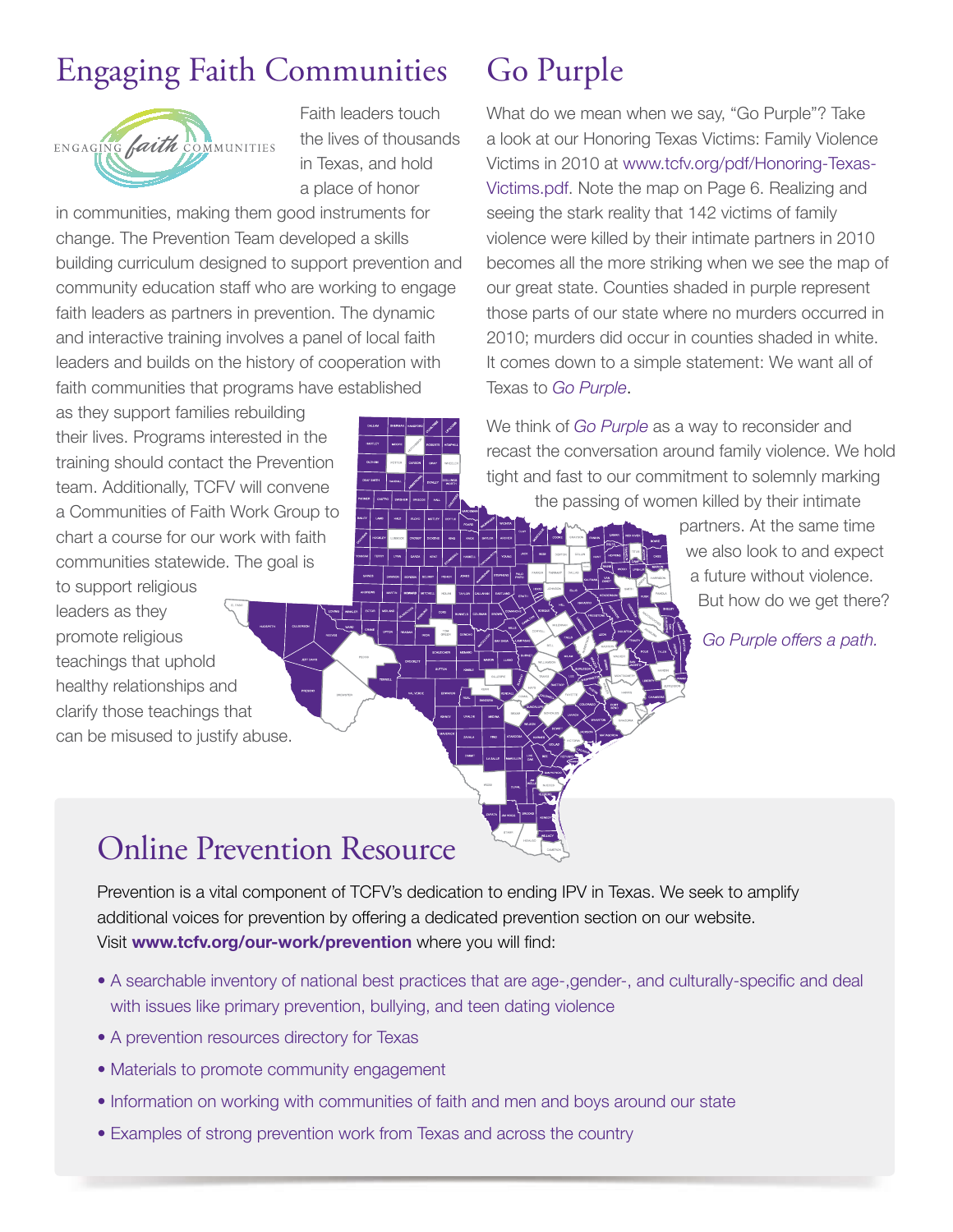#### Other Notable Prevention Initiatives

#### Start Strong Media Literacy Tools:

**Start Strong: Building Healthy Teen Relationships**  Start Strong is a national program of the Robert Wood Johnson Foundation (RWJF) aimed at preventing relationship violence and abuse among young people by promoting healthy behaviors. One of the strategies used by Start Strong is the development of media literacy tools for youth engagement.

Some examples are as follows:

**Sound Relationships:** The next time you are ready to download that song from iTunes, you may want to check out how healthy it is for you. Just as a nutritional label allows you to count the calories in a fast food hamburger, this tool helps to measure what is in the songs you listen to and evaluate how healthy – or unhealthy – songs are.

**True View:** Music videos can have an influence on our health and the health of our relationships so it is especially important to be a critical viewer. This tool helps you assess the healthy or unhealthy relationship images in music videos.

For more on these and other Start Strong Media Literacy tools go to: www.startstrongteens.org

#### Start Strong Austin

Texas is home to one of the 11 Start Strong sites nationwide. Start Strong Austin, led by SafePlace and the Expect Respect Program, are engaging new partners and empowering youth to create new standards for mutual respect, trust and support in relationships through theater, music, art and digital media. Check out the Texas Start Strong site for information resources and ideas!

www.startstrongaustin.org/

#### Green Dot

The Green Dot strategy draws its name from the image of a map covered in red dots representing a terrible epidemic. For



every action taken to change the conditions – or culture - that allowed the epidemic to get a foothold, a green dot replaces a red one until green dots gradually cover the entire map. The green map represents a place where violence against women never starts.

A green dot is any behavior, choice, word or attitude that promotes safety for all of us and communicates absolute intolerance for any form of violence. To turn the map green, Green Dot strategy treats everyone as bystanders who can choose to passively accept violence by doing nothing or to do their part to eradicate it by actively intervening. Goals are accomplished by reaching out to well respected women and men who represent groups within the community and working to engage those groups through awareness, education and skills practice. Everyone is encouraged to integrate moments of prevention into daily activities. By using new behaviors, gradually the culture changes and violence does not start.

www.livethegreendot.com

#### Texas PEACE Project



The Texas PEACE Project is the

youth program for the Texas Association Against Sexual Assault. The project works to engage, encourage, educate and support youth activists and their adult allies to create social change and equity across Texas in order to end sexual and dating violence. The Texas PEACE Project employs a peer education model based on the belief that youth educating their peers is the most effective means to bring about that change.

The Texas PEACE Project targets middle school, high school, and college-aged youth across Texas with training on speaking out against all forms of oppression – in particular sexism, racism, homophobia and adultism. These are all root causes of sexual violence and have a profound impact on Texas youth.

For more about the Texas PEACE Project go to: www.taasa.org/tpp/